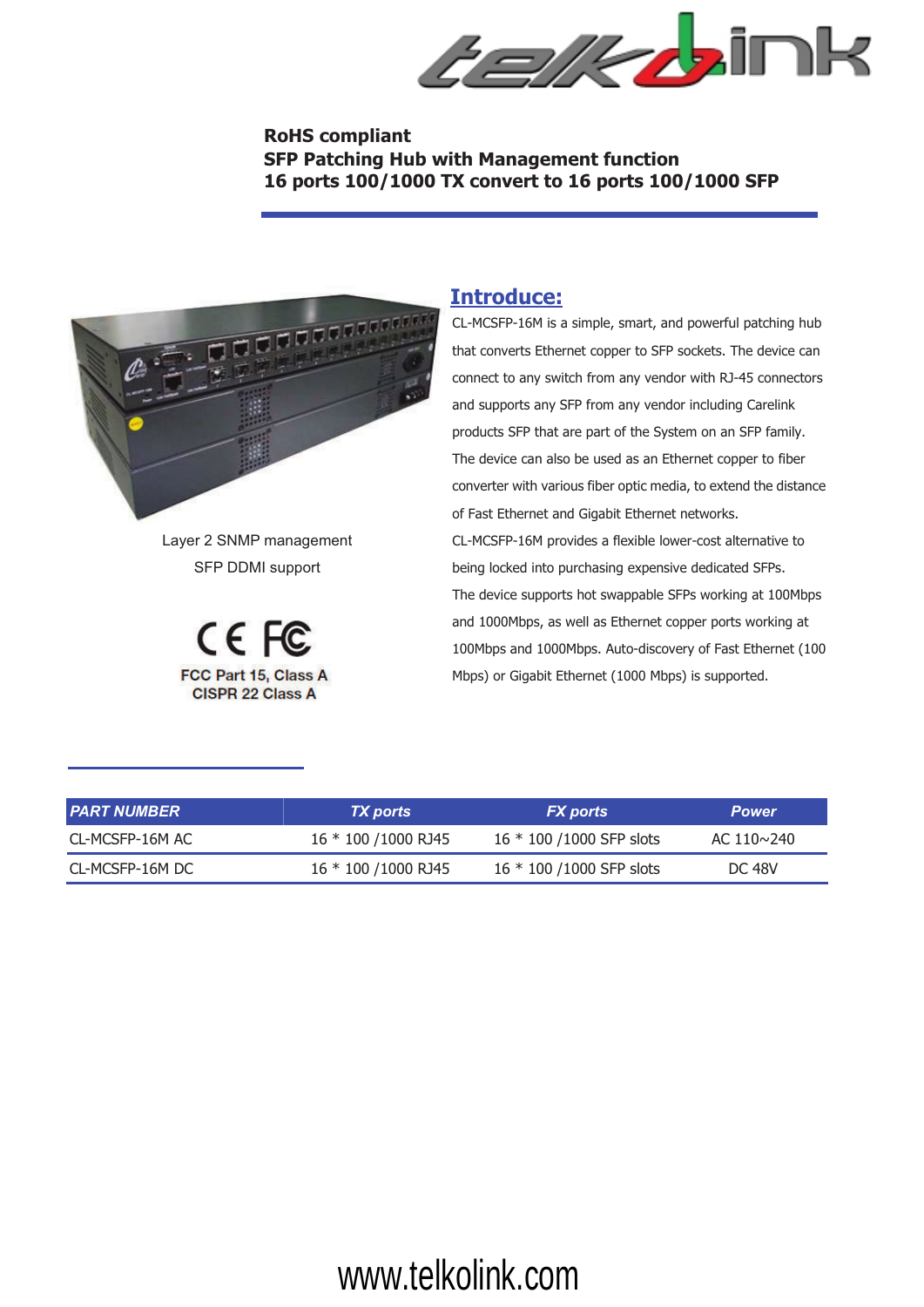## www.telkolink.com

### **RoHS compliant SFP Patching Hub with Management function 16 ports 100/1000 TX convert to 16 ports 100/1000 SFP**

## **Key Features:**

- ! IEEE802.3u(100Base Fast Ethernet), IEEE802.3ab(1000BaseT), IEEE802.3z(1000Base)
- $\checkmark$  Auto-Cross over for MDI/MDIX in TP port
- $\checkmark$  100/1000Mbps Auto-Negotiation in TX port
- $\checkmark$  100Mbps or 1000Mbps, depending on the Link Speed of SFP port
- ! Support Power/FDX/FX & TP Link Activity/FX & TP Speed LED
- $\checkmark$  support Link pass through
- $\checkmark$  support Link Alarm
- $\checkmark$  Converts 16 Fast Ethernet or Gigabit Ethernet copper ports to SFP sockets
- $\checkmark$  Supports any third-party standard SFP device
- $\checkmark$  Fully transparent Layer 1 wire-speed conversion eliminates store and forward delays
- $\checkmark$  1U" Height for limit space application
- $\checkmark$  SFP DDMI support

## **Technical Specifications:**

| <b>Product Specification</b>  |                                                              |  |
|-------------------------------|--------------------------------------------------------------|--|
| 16*TX Ports                   | 16*RJ45 ports, with 100/1000Mbps, Full duplex,               |  |
|                               | Auto Negotiation, Auto-MDIX function                         |  |
| 16*SFP ports                  | with 100/1000Mbps and Full duplex                            |  |
| <b>Operation Speed</b>        | 100Mbps or 1000Mbps, depending on the Link Speed of SFP port |  |
| Dimensions                    | $440(W)$ x 172(D) x 44(H) mm [1U]                            |  |
| Data Rate                     | Full line speed                                              |  |
| <b>LED Display Per Device</b> | Power                                                        |  |
| Per Port:                     | Link/Act, Speed                                              |  |
| <b>Input Power</b>            | 100~240VAC, 50/60 Hz; 36~72VDC                               |  |
| <b>Operating Temperature</b>  | $0 \sim 50^{\circ}$ C                                        |  |
| <b>Operating Humidity</b>     | $10\% \sim 90\%$ (non-condensing)                            |  |
| Standards                     | IEEE802.3u, IEEE802.3ab, IEEE802.3z                          |  |

# www.telkolink.com